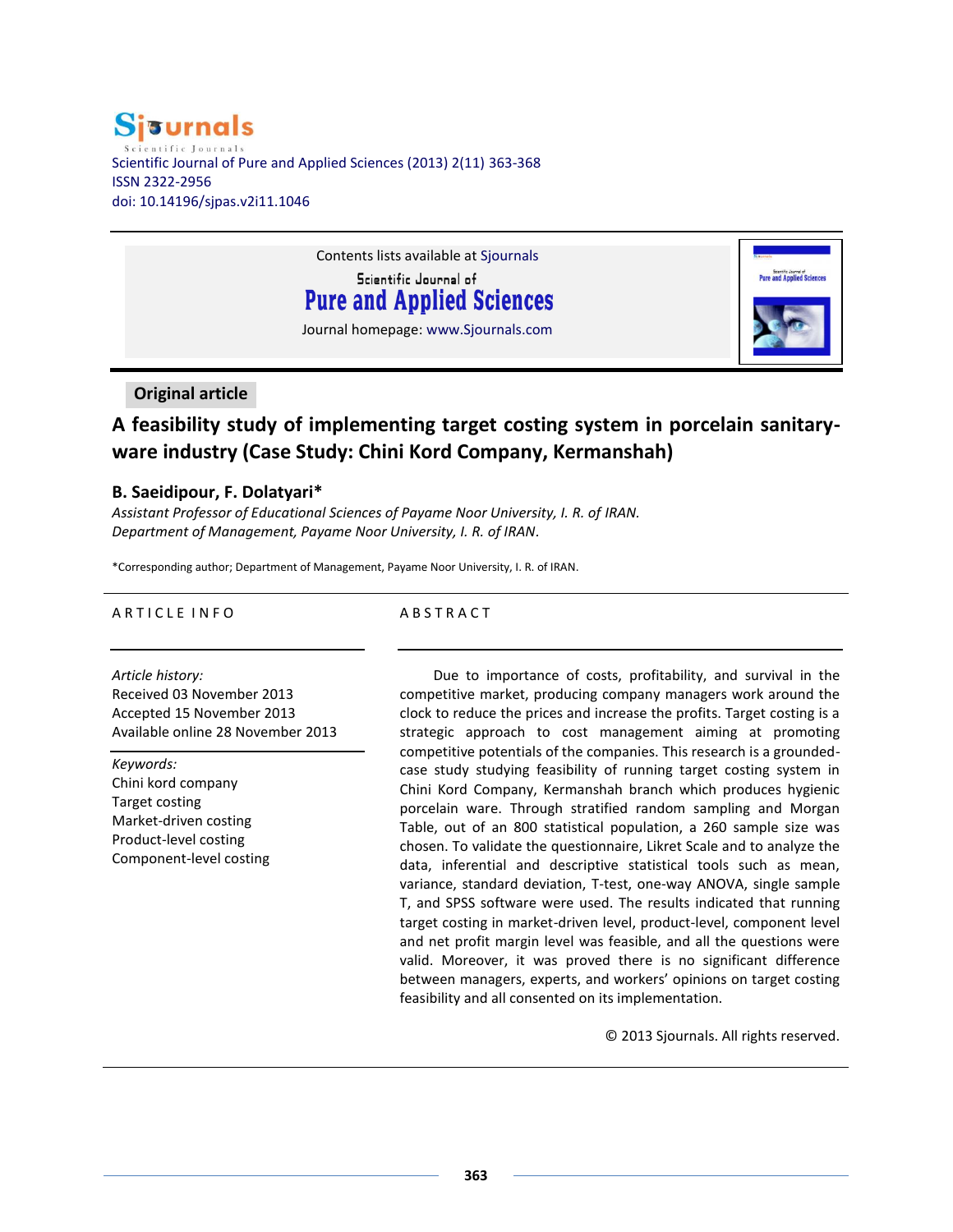#### **1. Introduction**

One of the most important characteristics of each company is survival. To do so, at least for a short period, it must have a special competitive advantage. There are different approaches to materialize this objective such as leading the prices and having variety in products. To survive, each company has to produce better, faster, cheaper and newer products. Improving product efficacy demands costs and better performance. In early stages of product design, an efficient and practical designing must take both costs and performance into account. Adapting such an approach focuses not only on noticeable features of the product, but also on reducing the related costs. Target costing is an approach aiming at setting designing objectives and reducing the costs.

#### **1.1. Target costing definitions**

There are different definitions for target costing all aiming at reducing the costs, among which Sakurai (1989), Cooper (1997), Kato (1993), and Harvath (1997) could be named. All of them put emphasis on cost planning, reducing the costs during product life cycle, and determining target price and profit prior to target cost accounting. To administer target costing, they all consent that professional administrative teams are needed. The most comprehensive definition, however, is provided by Cooper and Slagmulder (1997) in which target costing is defined as a systematic approach that determines a special product life cycle costs. Here the product costs are considered not as designing process output, but as its input. The common point in all definitions is that the product must both satisfy the customers and be produced according to target cost procedure.

Compared to traditional cost-managing standards, target costing provides a more active and preventive approach in determining price and costs. In traditional cost accounting, the costs are estimated based on designing, then a sum is added as profit, and finally the sale price is set. But in target costing, to obtain marginal cost, first the sale price is set based on market and customers demand, then the profit is subtracted from the sale price. Because of it futuristic approach, target costing is different from traditional cost managing processes. Unlike traditional cost management techniques aiming at reducing the costs after the product is produced, here the objective is determining the costs of a new product before it is produced (Khosh Tinat & Ashraf Jamei, 2002). The first stage in target costing is market- driven costing which deals with analyzing market conditions. This stage tries to set the possible target costs of future products, namely, the price at which the new products are to be produced in a way that they are sold at target sale price and desired profit level. Here, the focus is on market demands. After determining the allowed sale price, the costs are divided on designing, supplying and materials processes. In the second stage, product-level costing, the focus is on designing. Based on the current costs, the marginal costs of the new product are predicted, and it is tried to determine target costs. After the target costs are set, through value engineering techniques, the difference between current costs and target costs must be removed. Component-level stage, the third stage, the determined product-level costs are divided to each component costs. As to materials or components supplied by other companies or manufacturers, the producers must make sure that the desired profit is met and at the same time be able to provide the materials at the set price. Net profit margin is defined based on the expected profit, historical results, competitive analysis, and computerized simulations. To make sure the future products are sold, net profit margin in target costing obtains the least expected profit (Hejazi & Albadvi, 2005). A good example of target costing research is, "The Necessity of Target Costing in Household Appliances Production Industry" by Salimi Maava (2006), in which she analyzed target costing technique, described it implementation basics and procedures, and analyzed target costing in household production industry. This industry was capable to meet the market demand, was able to survive the competitive market, had the potential to design new products, and based on target costing, was able to change the production process.

In "Effective Factors in Target Costing Technique and Value Engineering in Iranian Car Manufacturing Industry", Zarei (2001) indicated that production management units were not able to provide an acceptable organizational structure to support target costing although in car manufacturing units it is vital to manage the profit, satisfy the customers, design new products, and have good ties with component producers. Cooper and Slagmulder (1997) in "Factors Affecting the Target Costing" took market-driven costing, product-level costing, and component-level costing into account. They found five basic factors affecting successful target costing. Competitiveness and costumer nature affected market driven costing, product strategy and its features affected product-level costing, and finally component-based strategy affected component-level costing. Their results indicated companies with higher net profit margin use target costing more widely than companies with lower net profit margin.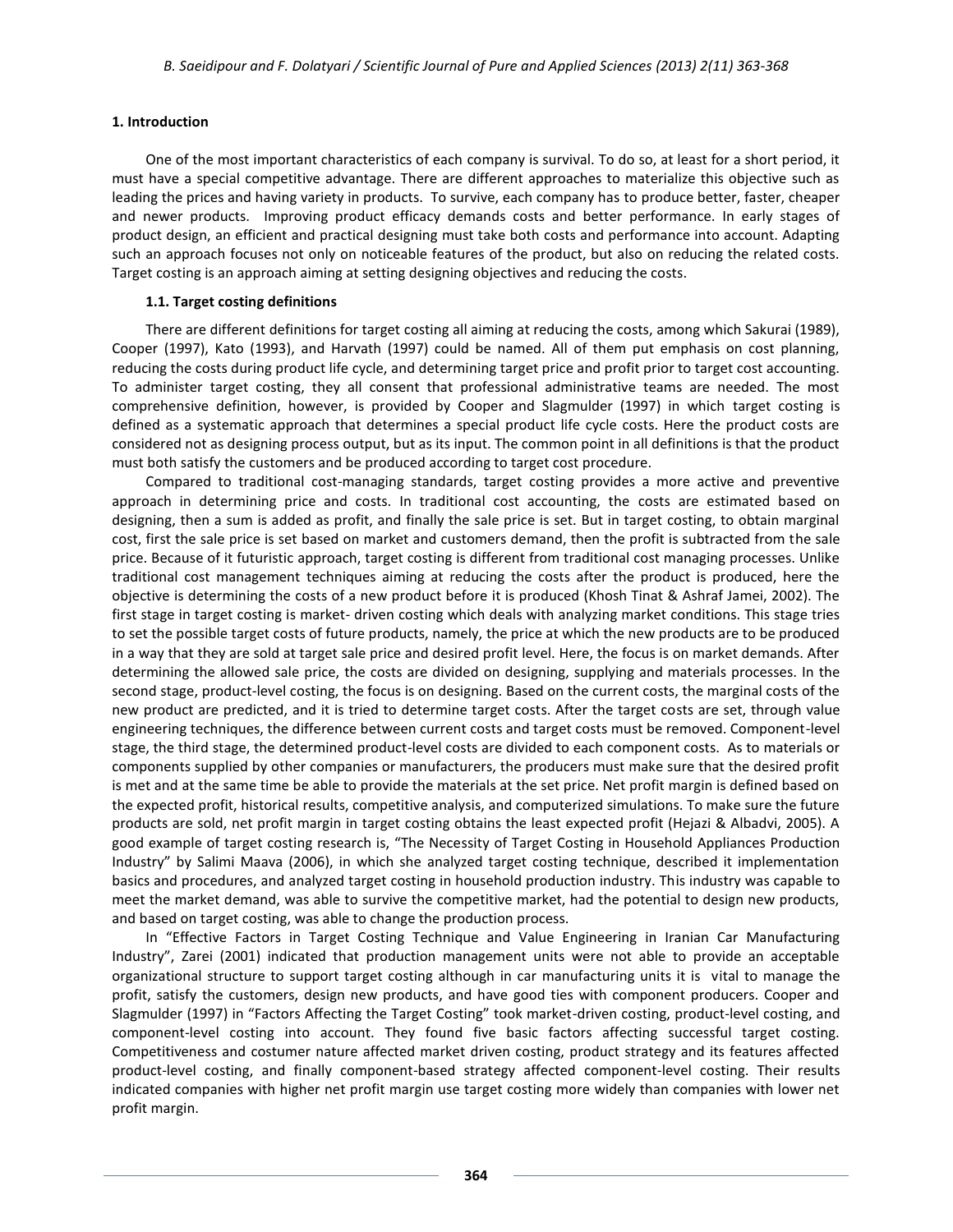In another study, "The Impact of Target Costing on Cost, Quality, and Development Time of New Products", Everaert et.al (2000) compared the long-term and short-term benefits of target costing. Simultaneously, in each period, the effects of target costing on the new product, its quality and development period were studied. It was found that in the short run, target costing was cost-effective. Besides, the product quality improves in the long run. They also found that target costing implementation reduced the product development time.

In "The Influence of Time-to-Market and Target Costing in the New Product Development Success", Afonso & Nunes (2008) examined the relationship between companies' activities in new product development and its development costs. The findings showed target costing and reducing new product introduction time provided considerable advantages for the costumers. Taking the usage and quality into account, these companies could reduce the product costs and it development period, and thus gain a larger share in the market.

The main objective of this paper is to study target costing feasibility in Chini Kord Company in Kermanshah, Iran. Since implementing the target costing system influences the growth, progress, and international presence of the company, this papers seeks secondary objectives such as feasibility study of Chini Kord market-driven costing, component-level costing, product-level costing, reducing expected profit margin from predicted sale price, and the presence of a significant difference among managers, experts, and workers' views on the feasibility of target costing. The secondary objectives could be written as follow:

A feasibility study of market-driven costing in Chini Kord Company which produces hygienic porcelain.

A feasibility study of component-level costing in Chini Kord Company.

A feasibility study of product-level costing in Chini Kord Company.

A feasibility study of reducing expected profit margin from expected sale price in Chini Kord Company.

To see if there is a significant difference among managers, experts, and workers' views on the feasibility of target costing.

#### **2. Materials and methods**

The statistical population in this study is Chini Kord Company employees. So all personnel are included from education department, production organization, engineering, quality management control, to warehouse, casting, glazing, sale, materials, and crushing. Chini Kord in Kermanshah is one of the company's branches producing porcelain sanitary ware. Being established in 1994 and having 750 employees, the company is the largest one in the region. Its nominal capacity was 450/000 pieces of sanitary ware, but within a year it increased to 800/000 pieces. In 2000, it was ranked among 27 top companies in Iran, and in 2001 it was chosen as the standard unit. The company's products are granted Iranian Standard Certificate, ISO 2001, 2000, and European Quality Standard. The company meets 15% of the domestic market needs and exports 30% of its products. The questionnaire has been filled out by financial officers, accounting managers, experts, managers, board of directors, inspectors, and workers. Because of the nature of statistical population, this survey research uses grounded research method and stratified random sampling (Morgan Table). Inferential and descriptive statistics were used to analyze the data. Descriptive statistics analyses include mean, frequency tables, variance, standard deviation, percent and ratio. To test the hypothesis, in referential statistics, T-test and one-sample T-test were used. To compare the three groups, one-way ANOVA and SPSS software, version 13 were used. And finally, to estimate the sample size, Morgan Table was used (Naderi & Seif Noraghi, 2001, 608) and (Kerjcie et al, 1970, 30). Out of 800 personnel (statistical population), based on Morgan Table, 260 were chosen as the sample size. As seen from table A, the company has 163 managers and 200 experts; 0.20 and 0.25 respectively. The sample size included 0.20 of managers, 0.25 of experts, and 0.55 of workers, making up 260 employees in total.

| A: Statistical population table. |             |         | <b>B:</b> Sample size table. |             |         |
|----------------------------------|-------------|---------|------------------------------|-------------|---------|
| <b>Groups</b>                    | <b>Size</b> | Percent | <b>Groups</b>                | <b>Size</b> | Percent |
| <b>Managers</b>                  | 163         | 20      | Managers                     | 53          | 20      |
| Experts                          | 200         | 25      | Experts                      | 65          | 25      |
| <b>Workers</b>                   | 434         | 55      | Workers                      | 141         | 55      |
| Total                            | 800         | 100     | Total                        | 260         | 100     |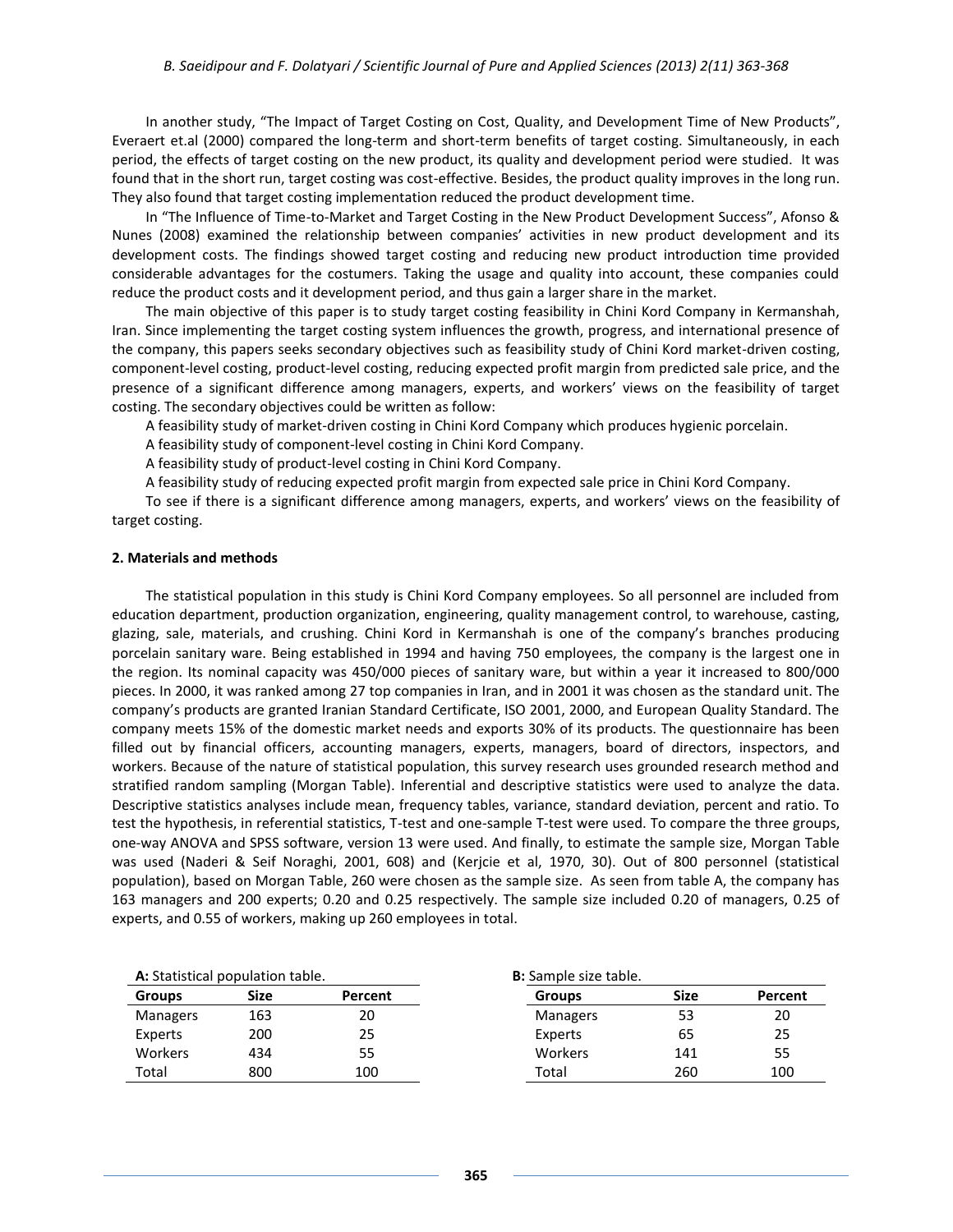To test the validity of the questionnaire, Cronbach's alfa was used. To do so, the primary sample was distributed among 50 members of the statistical population and the results were tested through SPSS software and Cronbach's alfa. As the validity proved to be higher than 0.75, and Cronbach's alfa was higher than 0.70, so the questionnaire was considered to be valid.

#### **2.1. Statistical and descriptive data**

In data description level, the population under study is described and a picture of the present situation is presented. To estimate the sample size, Morgan Table was used (Krejcie & Morgan, 1970), and out of 800 employees, 260 were chosen as the sample size.

Based on the stratified random sampling from the sample size, 97.7% of the populations are men, and 2.3% are women. 18% aged less than 30, 0.70 aged 30 to 40, 6.5% aged between 40 t0 50, and 0/8% aged more than 50. 60/8% had diploma, 13.7% had AA or AS, 25.4% had bachelor, and 0/8% had master's degree. Taking work experience into account, 27.7% had less than five year experience, 62.7% had 5 to 10, 7.7% had 10 to 15, and 1.9% had over 15 year experience. 0.25 of the sample sizes were experts, 20.4% were managers, and 54.2% were workers.

To gather data, there are different tools, such as questionnaire, interview, and clinical study, but due to human factors, time limit, and delay in research process in case of interview, questionnaire was the preferred choice. Because no standard questionnaire was available, a researcher-made one was used. It was revised and improved through the suggestions of the experts and advisors. Likret 5 point scale (from Not at all to Very much) was used. To convert the data quantitatively, each question was assigned a point from 1 to 5.

#### **2.2. Data analysis**

To find any relationships or differences between the variables, inferential statistics was used. To reach the desired objectives, five special questions were posed:

Q1. Is running market-driven costing system feasible in Chini Kord Company? 10 items

Q2. Is running component-level costing system feasible in Chini Kord Company? 6 items

Q3. Is running product-level costing system feasible in Chini Kord Company? 11 items

Q4. Is predicting net profit margin costing system feasible in Chini Kord Company? 4 items

Q5. Is there a significant difference between managers, experts, and workers' opinions on feasibility of target costing?

#### **3. Results and discussion**

**Table 1**

Based on the special research questions and statistical population, the descriptive statistics and T-test results are given in tables 1, 2, and 3, respectively.

| Descriptive Statistics results for special questions 1-4. |      |        |         |                |
|-----------------------------------------------------------|------|--------|---------|----------------|
| <b>Special Questions</b>                                  | Size | Mean   | SD      | <b>Mean SD</b> |
|                                                           | 259  | 4.0212 | 0.30455 | 0.01892        |
| 2                                                         | 259  | 3.5929 | 0.45988 | 0.02909        |
| 3                                                         | 248  | 4.0403 | 0.25708 | 0.01632        |
| 4                                                         | 253  | 3.8587 | 0.44437 | 0.02794        |

**Table2**

Inter and intra-group descriptive statistics for special question 5.

| <b>Description</b> | <b>Square</b> | Degree of | Mean square | <b>Fisher test</b> | <b>Significance</b> |
|--------------------|---------------|-----------|-------------|--------------------|---------------------|
|                    | root          | freedom   |             | statistics         |                     |
| Inter-group        | 0.093         |           | 0.047       | 1.013              | 0.364               |
| Intra-group        | 11.763        | 256       | 0.046       |                    |                     |
| Total              | 11.856        | 258       |             |                    |                     |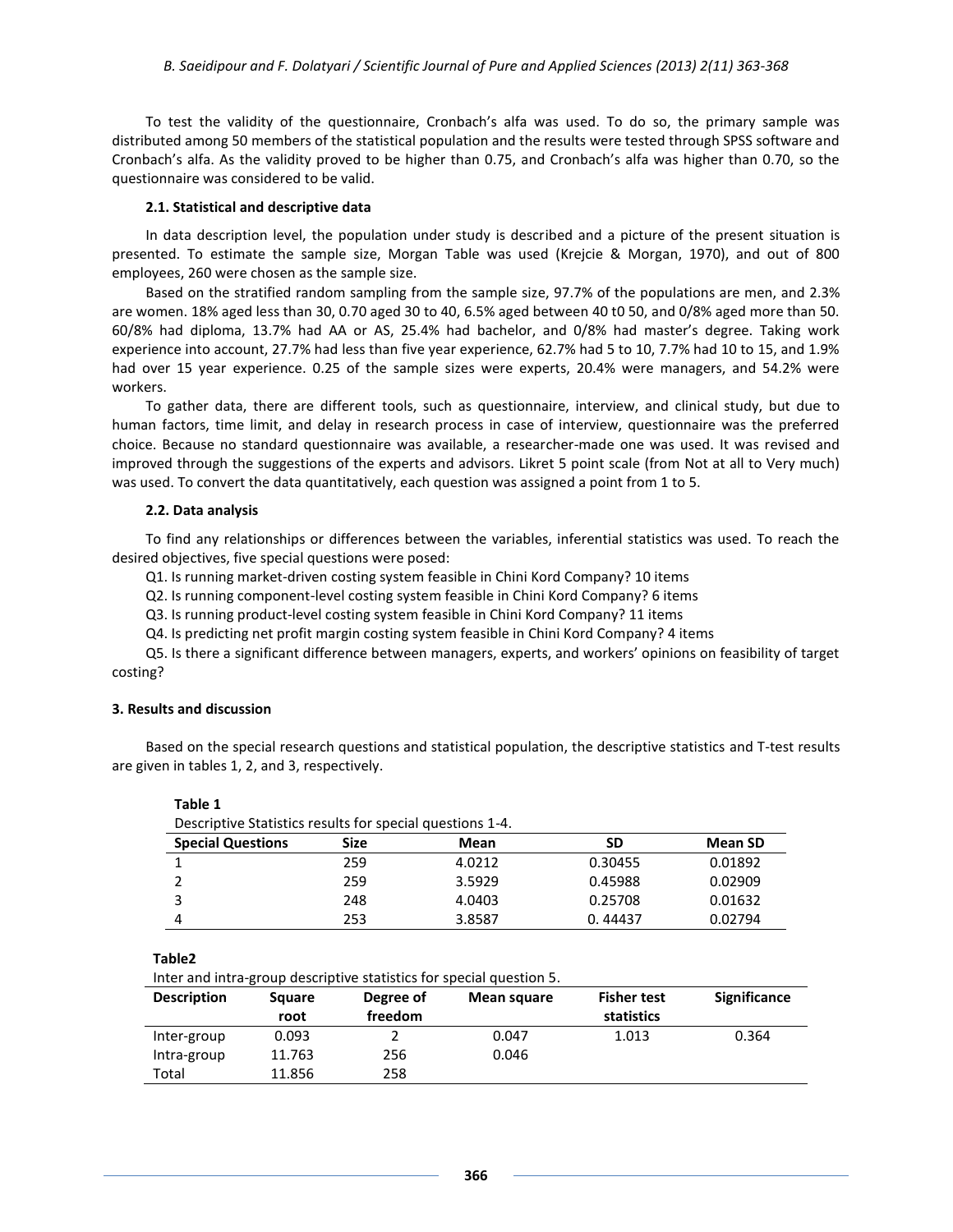As to question 5, table 2 indicates that significance level with degree of freedom 2 in level 0.05 equals 0.364; so hypothesis H0 (there is no significant difference between managers, experts, and workers' opinions on feasibility of target costing) is valid and hypothesis H1 (there is a significant difference between managers, experts, and workers' opinions on feasibility of target costing) is rejected. Therefore, it is concluded that there is no significant difference between managers, experts, and workers' opinions on feasibility of target costing.

| T-test results for special questions. |             |                                     |                           |                    |                                                                                                                                                                                                                                |
|---------------------------------------|-------------|-------------------------------------|---------------------------|--------------------|--------------------------------------------------------------------------------------------------------------------------------------------------------------------------------------------------------------------------------|
| questions<br><b>Special</b>           | <b>Size</b> | Degree<br>freedom<br>$\overline{a}$ | Significanc<br>level<br>൹ | difference<br>mean | <b>Test results</b>                                                                                                                                                                                                            |
| Q.1                                   | 53.984      | 258                                 | 0.000                     | 1.02124            | Since significance level with degree of freedom 258 in<br>level 0.05 equals 0.000, HO is rejected and H1 is valid;<br>from population point of view, running market-driven<br>costing system is feasible in Chini Kord Company |
| Q. 2                                  | 20.354      | 249                                 | 0.000                     | 0.59200            | Since significance level with degree of freedom 249 in<br>level 0.05 equals 0.000, HO is rejected and H1 is valid;<br>from population point of view, running target costing<br>system is feasible in Chini Kord Company        |
| Q.3                                   | 63.728      | 247                                 | 0.000                     | 1.04032            | Since significance level with degree of freedom 247 in<br>level 0.05 equals 0.000, HO is rejected and H1 is valid;<br>from population point of view, running product-level<br>costing system is feasible in Chini Kord Company |
| Q4                                    | 30.737      | 252                                 | 0.000                     | 0.85870            | Since significance level with degree of freedom 252 in<br>level 0.05 equals 0.000, HO is rejected and H1 is valid;<br>from population point of view it is possible to predict<br>expected net profit margin from sale price    |

# **Table 3**

#### **4. Conclusion and suggestions**

The results indicated that running target costing in market-driven level, product-level, component level and net profit margin level was feasible. Besides, there was no significant difference between managers, experts, and workers' opinions on target costing feasibility and all consented on its implementation. Therefore, it is recommended that the traditional costing methods be replaced by target costing. It is also recommended that, in higher levels such as interviews, target costing feasibility be administered in Chini Kord affiliated companies. It is important to do similar research in other companies like Nazgol and Siman Gharb companies at all target costing levels. This paper dealt with target costing feasibility from managers, experts, and workers' point of view, so it is suggested similar but more specialized research be done in this company or similar ones. Since all research questions were valid, it was recommended to run market-driven costing in similar producing companies, and implement net profit margin sale in Chin Kord affiliated companies. Because target costing both reduces the costs and makes product cost calculations more accurate, based on financial and accounting analyses, companies are asked to replace traditional costing systems with target costing and provide for target costing feasibility. Furthermore, component costing (materials) and product costing (development, redesigning, variety, and complexity) must be administered in Chini Kord Company. Finally, as a separate study, other researchers can run target costing feasibility from suppliers, distributors, service providers, and costumers' point of view. In a research by Cooper and Slugmolder (1997), the results indicated that target costing can be administered in three levels:

Market driven costing Product-level costing Component-level costing